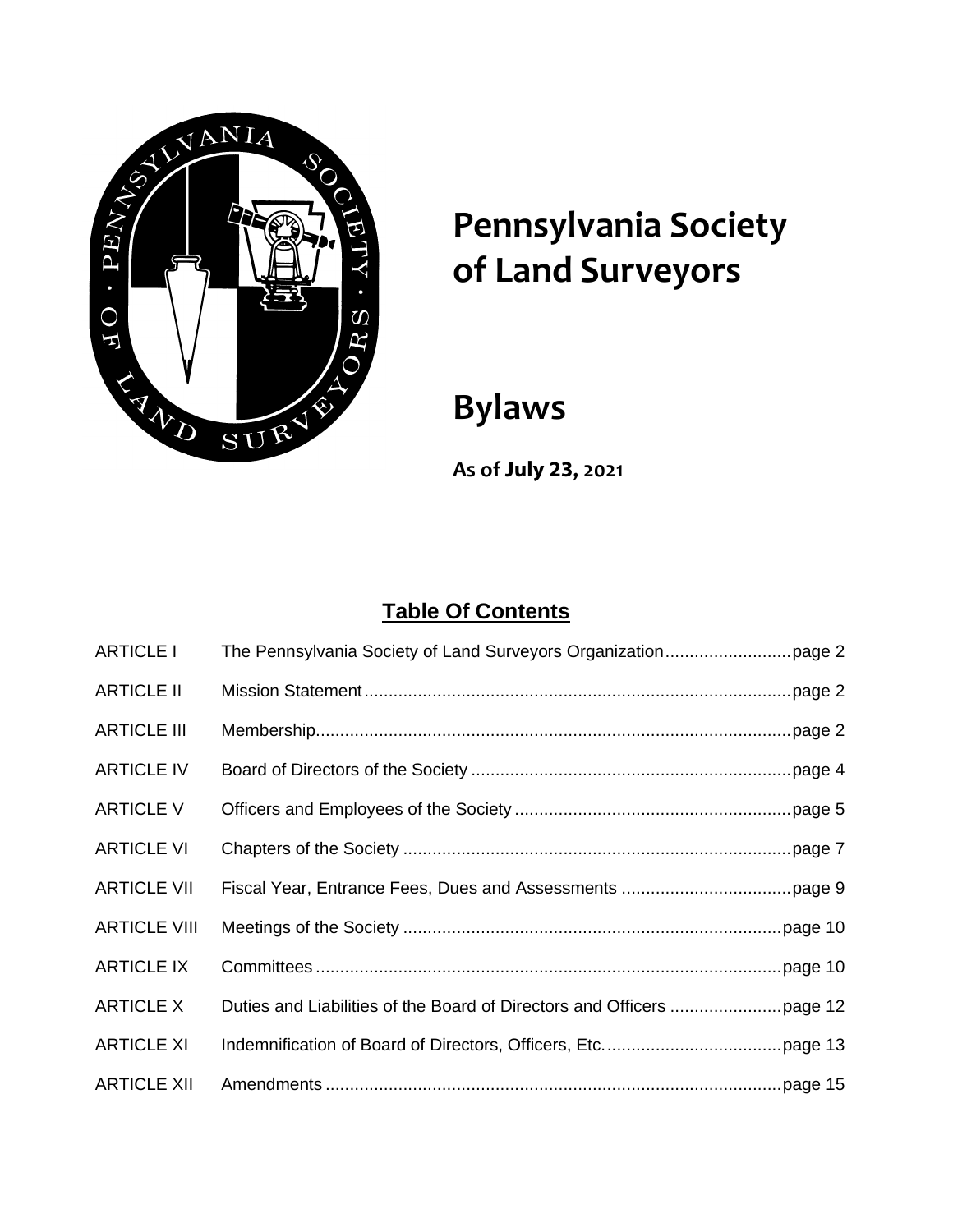# **Pennsylvania Society of Land Surveyors Bylaws**

**\_\_\_\_\_\_\_\_\_\_\_\_\_\_\_\_\_\_\_\_\_\_\_\_\_\_\_\_\_\_\_\_\_\_\_\_\_\_\_\_\_\_\_\_\_\_\_\_\_\_\_\_\_\_\_\_\_\_\_\_\_\_\_\_\_\_\_\_\_\_\_\_\_\_\_\_\_\_\_\_\_\_\_\_\_\_\_\_**

# ARTICLE I THE PENNSYLVANIA SOCIETY OF LAND SURVEYORS

The Pennsylvania Society of Land Surveyors being a statewide professional organization of individuals or certain firms having an interest in the practice of land surveying, whom under the Laws of Pennsylvania were incorporated on May 6, 1969 as a non-profit corporation with the purposes as set forth in their Articles of Incorporation as recorded in the Recorder of Deeds Office in Delaware County, Commonwealth of Pennsylvania, in Book 2, Page 611 and by said Articles, this corporation became to be known as "The Pennsylvania Society Of Land Surveyors" hereinafter referred to as the "Society".

The incorporators of the Pennsylvania Society of Land Surveyors were Howard W. Doran, R.S.; John B. Yerkes, Jr., R.S.; Nicholas T. Moran, R.S.; Earl S. Bauder, R.S.; Ralph M. Pidcock, R.S. and Thomas R. Gibbons, R.S.

# ARTICLE II MISSION STATEMENT

The Society exists for the purpose of supporting, improving and enhancing the land surveying profession, the practice of land surveying and the education and protection of the public. To these ends, the goal of the Society focuses on providing education, legislative involvement, enhancing public awareness, and the promulgation of the ethics of the profession.

#### ARTICLE III **MEMBERSHIP**

#### Section 1 - Qualification of Members

The membership of the Society shall consist of individuals meeting the requirements of Section 1, 1.1 - 1.8 and Section 2, 2.1 - 2.3 below.

# 1.1 Member

A Member of the Society shall be an individual licensed to perform land surveying in the Commonwealth of Pennsylvania. Any such individual shall have high professional repute and ethical standards. Members shall have full voting rights as to any matter concerning the Society, shall have the right to hold any office within the Society (subject to compliance with the Qualifications for that office), and shall receive notice of, and shall be entitled to attend all General Membership Meetings of the Society.

# 1.2 Associate Member

An Associate Member shall be an individual of good character who has scientific or technical knowledge in the field of land surveying and who is not a licensed professional land surveyor in the Commonwealth of Pennsylvania. An Associate Member may also be an individual with technical knowledge in the fields of mapping or GIS. Associate Members will have no voting rights as to any matter concerning the Society and shall not have the right to hold office, but shall receive notice of, and shall be entitled to attend all General Membership Meetings of the Society.

#### 1.3 Sustaining Member

A Sustaining Member shall be any person or firm engaged in providing instruments, equipment, tools, supplies, software, hardware or non-land surveying services to the surveying profession and who wishes to support the activities of the Society. A Sustaining Member will have no voting rights as to any matter concerning the Society and shall not have the right to hold office, but shall receive notice of, shall be entitled to attend all General Membership meetings of the Society, and receive correspondence and notifications from the Society.

#### 1.4 Affiliate Member

An Affiliate Member shall be an out-of-state resident who is a member in good standing of the State Society representing licensed land surveyors in the State where the member resides. An Affiliate Member will have no voting rights as to any matter concerning the Society and shall not have the right to hold office, but shall receive notice of, and shall be entitled to attend all General Membership Meetings of the Society.

# 1.5 Student Member

A Student Member shall be an individual of good character who is a student at any school in the Commonwealth of Pennsylvania enrolled in a course in surveying and/or related subjects or a graduate student enrolled in a formal graduate surveying program. A Student Member will have no voting rights as to any matter concerning the Society and shall not have the right to hold office except in a Student Chapter of the Society. A Student Member shall receive notice of, and shall be entitled to attend all General membership Meetings of the Society.

# 1.6 Retired Member

A Retired Member shall be an individual of good character who has retired from active practice, and whose license has been placed on retired status by the State Board of Registration. Retired Members shall have full voting rights as to any matter concerning the Society, shall have the right to hold any office within the Society (subject to compliance with the Qualifications for that office), and shall receive notice of, and shall be entitled to attend all General Membership Meetings of the Society.

# 1.7 Auxiliary Member

An Auxiliary Member shall be the spouse or significant other of any member of the Society. Auxiliary Members will have no voting rights as to any matter concerning the Society and shall not have the right to hold office, but shall receive notice of, and shall be entitled to attend all General Membership Meetings of the Society.

# Section 2 - Special Recognition by the Society

# 2.1 Life Member

Life Members shall be Members whose active participation in the land surveying profession have been substantially reduced or terminated by reason of illness, injury or normal retirement and are found deserving by the Society Board of Directors. Nominations for Life Members shall only be accepted from any Chapter Board of Directors. Life Members shall be elected by the Society Board of Directors by a majority vote. Life Members shall have the right to hold any office within the Society (subject to compliance with the qualifications for that office), and shall receive notice of, and shall be entitled to attend all General Membership Meetings of the Society and no payment of dues or assessments will be required.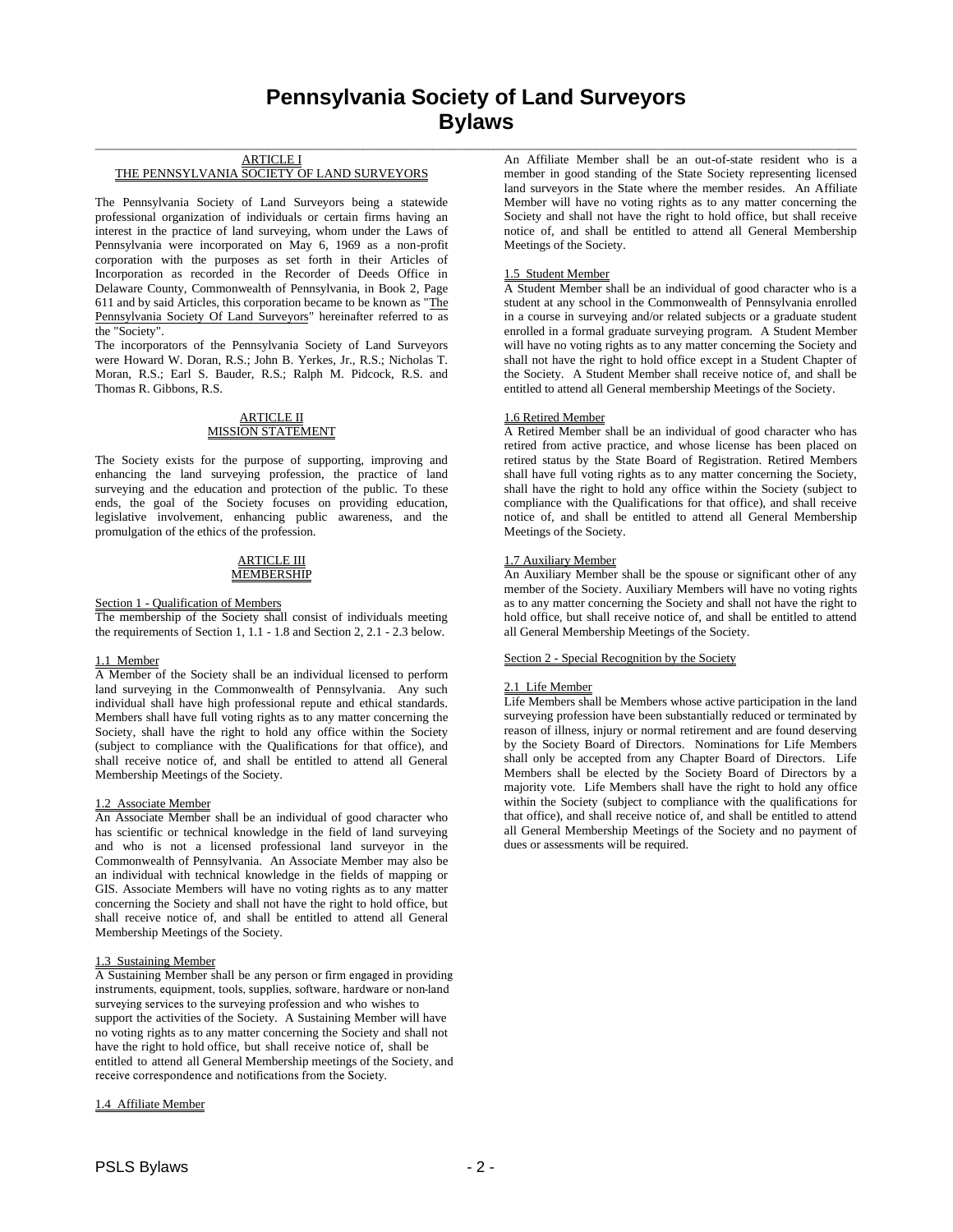# 2.2 Fellow Member

An individual may be chosen from the membership, by the Society Board of Directors, to become a Fellow Member after having rendered outstanding service to the land surveying profession and/or the Society. The Fellow-Grade of membership shall be available only to an individual who has been a Member or a Life Member of the Society for at least five years.

# 2.3 Honorary Member

An Honorary Member shall be an individual who by reason of outstanding devotion and contribution to the Land Surveying Profession is found deserving by the Society Board of Directors. Nominations for Honorary Members may only be made by a majority of the Society Board of Directors or by a majority of any Chapter Board of Directors. Honorary Members shall be elected by the Society Board of Directors by a majority vote. Honorary Members must continue to meet all the requirements of a Member in the Society. The Honorary Member will have no voting rights as to any matter concerning the Society and shall not have the right to hold office, but shall receive notice of, and shall be entitled to attend all General Membership Meetings of the Society and no payment of dues or assessments will be required.

#### Section 3 - Application for Membership

# 3.1 Application

An individual, company or corporation making application for membership in any of the several classes of membership shall furnish such evidence as is required by the Society Board of Directors to aid in determining their qualifications for membership. Upon application, it will be necessary to signify which Chapter affiliation is desired. All applications shall be accompanied by the designated fees. All applicants excepting applicants for Corresponding Membership must be sponsored by two (2) Members in good standing, two (2) Fellow Members in good standing or one (1) Member and one (1) Fellow Member in good standing.

#### 3.2 Procedure

After receiving the application, the Society shall immediately place the applicant on the mailing list and a copy of the application shall be forwarded to the appropriate Chapter's Secretary. The Society Board of Directors shall at their next scheduled meeting vote on approving the applicant for membership provided the application is received at least seven calendar days prior to said meeting. Approval requires a majority quorum vote. If necessary, the Society Board of Directors may table such action if additional information is needed.

# **Rejection**

In the event that the applicant is not accepted for membership, all fees submitted shall be returned to the applicant.

#### 3.4 Acceptance

If the applicant is accepted for membership, the applicant shall be enrolled as a member in the applicable classification after which the applicant and the Secretary of the Chapter affiliation shall be notified of such favorable action.

#### Section 4 - Withdrawal, Reassignment, and Expulsion

#### 4.1 Membership Withdrawal

Any member of any category or class may terminate their membership in the Society by giving thirty (30) days written notice to the Society's Executive Vice President. Any voluntary termination shall not relieve a member of obligations to the Chapter and the Society existing at the date of termination. All fees paid to the Society will be forfeited by the member. Any office or directorship held by a member shall be declared vacant upon withdrawal.

# 4.2 Reassignment of Chapter Affiliation

Any member may change their Chapter affiliation upon thirty (30) days written notice to the Society's Executive Vice President who shall forward a copy to the Secretaries of the Chapters involved.

# 4.3 Expulsion

A member of any class may be expelled from membership in the Society on the grounds that their conduct or policies advocated are detrimental to the honor or interest of the Society and its objectives. Expulsion on these grounds shall be by at least 80% vote of the Society Board of Directors constituting a quorum attending the meeting of the Society Board of Directors, with the exception of any member of that Board whose expulsion is under consideration, but only after the member has had the opportunity to be heard by the Society Board of Directors. Any member of the Society Board of Directors appearing before the Society Board of Directors due to conduct or policies advocated that are detrimental to the honor or interest of the Society and its objectives shall not participate in any vote concerning their expulsion from the Society. The action of the Society Board of Directors shall be final. The member waives any claim against the Chapter or Society, its members, directors, officers, and employees for damages or otherwise arising out of any hearing or expulsion proceeding under this paragraph.

# 4.4 Suspension

Any member that fails to pay Society dues or Special Assessments within sixty (60) days following the due date shall, upon the expiration of such sixty (60) day period, be automatically suspended until all amounts owed have been paid to the Society. During this suspension period, the member will cease to receive all benefits and publications offered by the Society.

> ARTICLE IV BOARD OF DIRECTORS OF THE SOCIETY

# Section 1 - Responsibility and Authority

The business of the Society shall be conducted by the Society Board of Directors in the best interest of the membership.

#### Section 2 - Board of Directors

# 2.1 Members

The Board of Directors of the Society shall consist of the President, President-Elect, Vice President, Secretary, Treasurer, Immediate Past President, two Directors from each Chapter and the Pennsylvania Delegate to the Board of Directors of the National Society of Professional Surveyors, Inc. if the Pennsylvania Delegate to the Board of Governors is a Member in good standing of the Pennsylvania Society of Land Surveyors.. The Society President, President-Elect, and Secretary shall be the Chairperson, Chairperson- Elect, and Secretary, respectively of the Society Board of Directors. Each member of the board, provided that they hold a current professional land surveyors license in Pennsylvania, may cast one vote per action brought before the board. Proxy votes will not be accepted on behalf of an absent member of the board. An alternative director may be named by the chapter to assume the same duties as that of the absent director. Said alternative shall announce his name and state that he is representing his chapter during role call and upon completion of roll call shall be ratified by the majority of the board to serve as director for that particular meeting.

#### 2.2 Executive Committee

The Executive Committee shall be comprised of the President, President-Elect, Vice President, Secretary, Treasurer and Immediate Past President and the Delegate to the Board of Directors of the National Society of Professional Surveyors.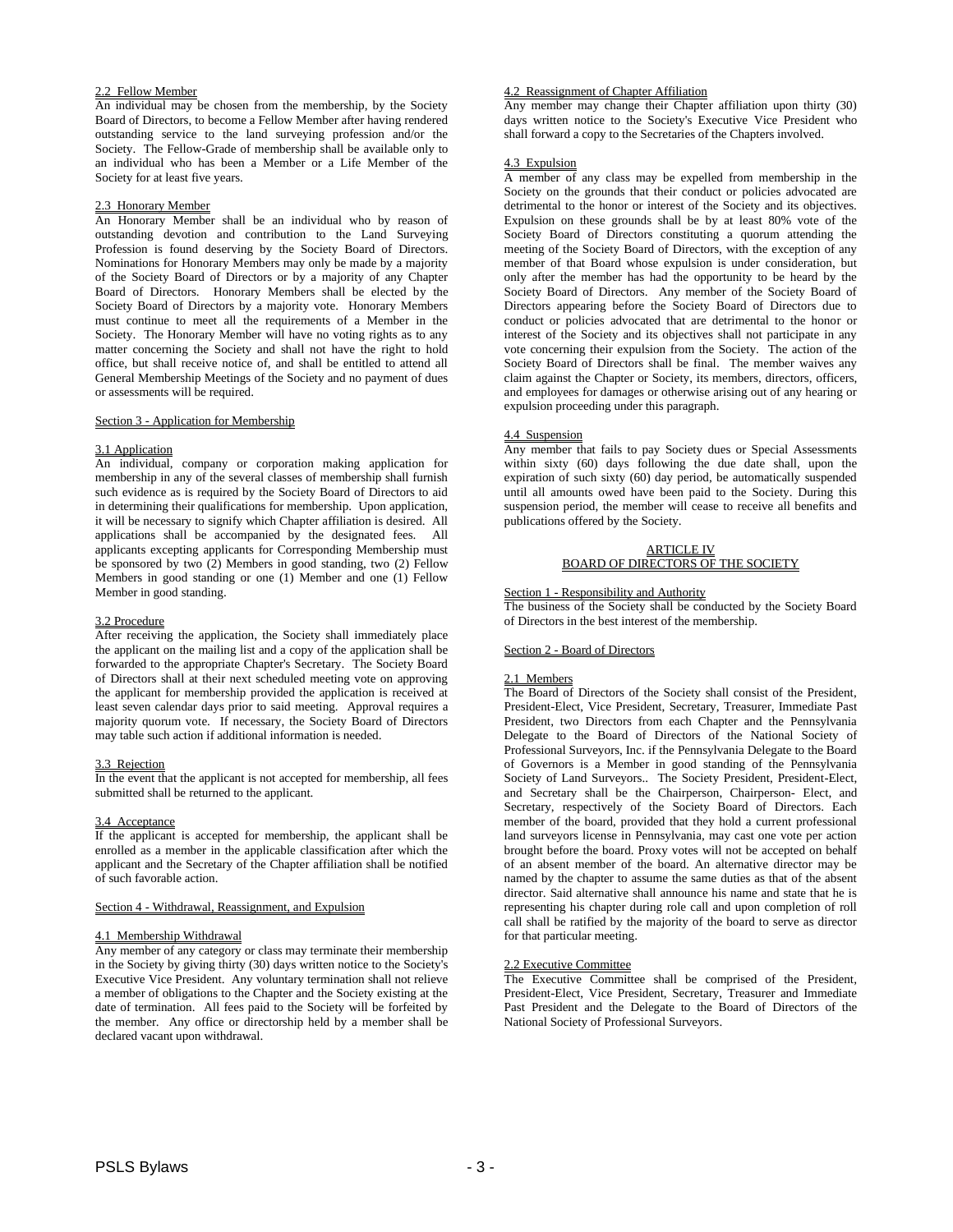# 2.3 Meetings

The first meeting each year of the Society Board of Directors shall follow the First General Membership Meeting. All other meetings of the Society Board of Directors shall be at the call of the Chairperson, or, in his/her absence, the Chairperson-Elect, after five (5) days written notice. A special meeting of the Society Board of Directors shall be called upon the written request of the majority of its members. There shall be no less than three (3) meetings per year of the Society Board of Directors.

#### 2.4 Quorum

Thirty-three percent or more of the current Members of the Society Board of Directors shall constitute a quorum for the transaction of all business, and except as otherwise provided by these Bylaws, the acts of a majority of the Society Board of Directors present at a meeting shall be the acts of the Society Board of Directors.

#### 2.5 Parliamentary Procedure

All proceedings and meetings of the Society Board of Directors shall be conducted under and pursuant to Robert's Rules of Order except as otherwise provided by these Bylaws or Board policy.

#### 2.6 Installation

Society Directors elected by each Chapter shall be recognized and take office as Directors of the Society during the First General Membership Meeting following their election and immediately following the installation of the Officers of the Society. They shall continue to serve as Directors until the expiration of their terms or resignation or removal.

#### ARTICLE V OFFICERS AND EMPLOYEES OF THE SOCIETY

#### Section 1 - Officers

The officers of the Society shall consist of a President, a President-Elect, a Vice President, a Secretary, a Treasurer, and the Immediate Past President, the Delegate to the Board of Directors of the National Society of Professional Surveyors and such other officers as the Board of Directors may from time to time determine. No person shall simultaneously hold office in the Society and in any Chapter thereof with the exception of an Immediate Past President of a Chapter unless specifically waived by the Society Board of Directors upon specific request by the Executive Committee of a Chapter.

#### 1.1 Eligibility

Any party that is to be an Officer in the Society must be a current resident in Pennsylvania or have their principal employment or business establishment in Pennsylvania and have been a Professional Land Surveyor and a Member of the Society for at least 5 years.

No person against whom formal charges have been filed by any State Registration Board or by the Society Board of Directors which might result in revocation of their professional registration or in termination of their membership in the Society shall be eligible for election as an officer of the Society or any of its Chapters.

# 1.2 Executive Vice President

The Executive Vice President shall be an employee of the Society or consultant to the Society and shall be selected by the Executive Committee of the Society Board of Directors with the approval of the majority of the Society Board of Directors. The Executive Vice President shall work under the direction of the Society President and report to the Executive Committee of the Society Board of Directors.

#### Section 2 - Powers, Duties, and Responsibilities of Officers of the Society

#### 2.1 President

The President shall be the chief executive officer of the Society and he/she shall have the responsibility of general management of its affairs. He/she shall preside over all general membership meetings of the Society and over the Society Board of Directors meetings. He/she shall prepare the agenda for all general membership meetings and Society Board of Directors meetings. He/she shall appoint all committees and be an ex-officio member of all committees except the Leadership Development Committee and the Past Presidents' Council.

#### 2.2 President-Elect

The President-Elect shall act directly under the President as a president-in-training and shall assume the duties of the President in the President's absence. The President-Elect shall assume the office of president without election by the membership.

#### 2.3 Vice President

The Vice President shall be the direct liaison between the Society Board of Directors and the Chapters of the Society. The Vice President shall assume the duties of the President and President-Elect in the absence of the President and President-Elect.

#### 2.4 Secretary

The Secretary shall be responsible for all records of the Society, minutes of all official meetings of the Society and the Society Board of Directors; have charge of the use of the corporate seal, be responsible for maintaining the membership roster and for all publications and mailings of Society meeting notices during his/her immediate tenure in office. Records of the society's meetings and actions shall be kept in safe storage for future reference. The functions of the Secretary may be performed by an employee of the Society, within budgetary limits, as approved by the Society Board of Directors.

# 2.5 Treasurer

The Treasurer shall receive and disburse all funds of the society. The Treasurer shall be responsible for maintaining complete and accurate accounting records of all funds, receipts, and expenditures. At the direction of the treasurer, certain functions of the office may be delegated to selected individuals or consultants in order to provide for timely accomplishment of routine business functions on behalf of the society. The Treasurer shall provide adequate oversight of such activities to insure that the fiduciary interests of the society are protected.

The Treasurer shall be bonded in an amount to be determined by the board of directors. Premiums for such bond shall be paid by the society. This bonding requirement shall extend to any individual, consultant, or firm holding authority to sign checks, or otherwise has access to society funds. Any outside consultants or firms shall provide such bond at their own expense.

The Treasurer shall prepare interim reports of financial activities for presentation to the board of directors. Annually, the treasurer shall arrange for the preparation of a financial review by a certified public accountant (CPA) for presentation to the board of directors. Full audits shall be conducted only at the discretion of the board of directors.

The Treasurer shall prepare the annual budget for approval by the board of directors at the final board meeting of each fiscal year. All expenditures exceeding 10% of the annual budget amount, or not specifically authorized by formal board action, must receive approval by the Board of Directors. The duties of the Treasurer may be performed by an employee of the Society, within budgetary limits, as approved by the Society Board of Directors. If necessary the offices of Secretary and Treasurer may be held by the same member.

The Treasurer shall receive and review financial reports from each chapter upon formal request.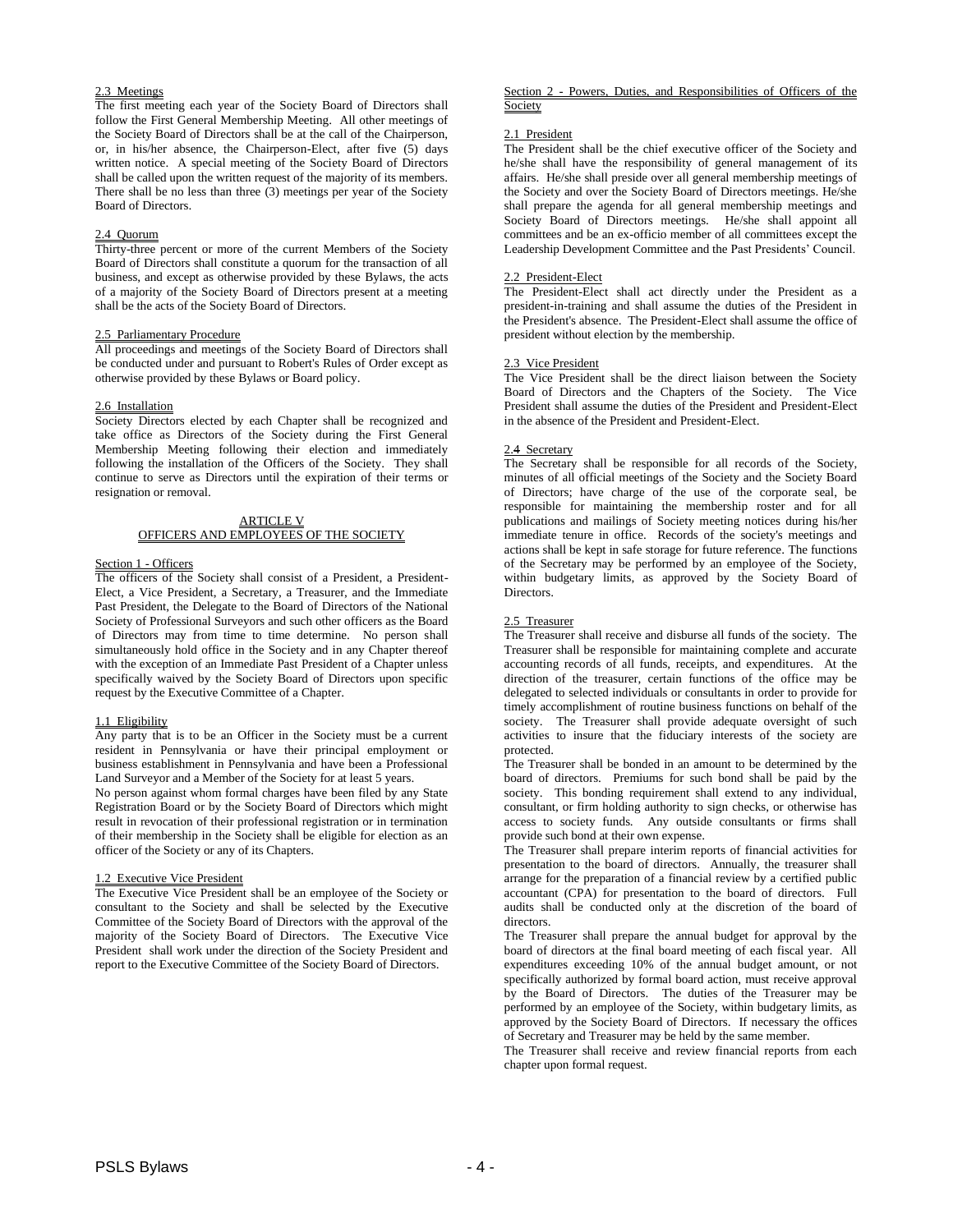# 2.6 Immediate Past President

The immediate Past President shall serve in an advisory capacity to the Society Board of Directors and will have full voting privileges.

#### 2.7 - Pennsylvania Delegate to the Board of Directors of the National Society of Professional Surveyors

The Pennsylvania Delegate to the Board of Directors of the National Society of Professional Surveyors (NSPS) shall be the direct liaison between the Society and the National Society of Professional Surveyors. The Delegate shall represent the interests of the Society at all meetings attended. The Delegate shall prepare timely reports of NSPS activities for presentation to the board of directors.

If, for some reason, the appointed Pennsylvania Delegate to the Board of Directors of the NSPS, is unable to complete the two-year term, a new Delegate shall be appointed from the Members of the Society, by the President of the Society, subject to the approval of the majority of the Society Board of Directors at the first meeting of the Society Board of Directors following a vacancy in the Delegate position.

#### Section 3 - Election and Term of Officers

# 3.1 Election

The officers shall be elected to serve for a term of one (1) year or until their successors shall have been elected and qualified, with exception of the NSPS Director who holds a two (2) year term. The President-Elect shall assume the office of President, upon its vacancy, without the need for an election to the office by the membership of the Society. Elections may be held by any means permitted by law.

# 3.2 Nominations

The Society Leadership Development Committee shall prepare a list of nominees for Officers, shall obtain their acceptance and shall present the slate of nominees for the ensuing year to the Secretary no later than November 1. The slate shall include biographies which shall be available to the members prior to the Election. The Leadership Development Committee shall attempt to present a slate that reflects employments and geographic representation to ensure a broad and fair administration of the business of the Society.

# 3.3 Reserved

# 3.4 Vacancies

In the event of a vacancy in the office of the President-Elect, the Vice President, the Secretary, or the Treasurer, the office shall be filled, for the remainder of their term, by appointment by the President subject to the approval of the Society Board of Directors. A vacancy in the office of President shall be filled by the President-Elect. If the President-Elect is unable to assume the Office of President, the Society Board of Directors shall elect a person to complete the term of the President from the voting members of the Society, by a majority vote.

# 3.5 Removal From Office

Any officer will be removed from office for non-attendance of 60 percent of the Society Board of Director's meetings or the absence from three consecutive Society Board of Director's meetings during any one calendar year upon a majority vote of the members of the Society Board of Directors at a regular meeting of the Society Board of Directors.

Any officer will be removed from office for blatant non-performance of the duties assigned to the officer by the pertinent sections of the Society Bylaws upon a majority vote of the members of the Society Board of Directors at a regular meeting of the Society Board of Directors.

# Section 4 - Purchased Services and Employees

The Society may, within budgetary limits, purchase professional, technical, and non-technical services or hire employees as approved by the Society Board of Directors.

# Section 5 - Compensation

Directors, Officers, and Committee Members shall serve without compensation, except that certain expenses may be reimbursed, within budgetary limits, as approved by the Society Board of Directors.

# ARTICLE VI CHAPTERS OF THE SOCIETY

#### Section 1 - Chapters

The Society Board of Directors shall approve the organization of Chapters of the Society as may from time to time appear desirable. The Chapters shall organize and conduct local activities consistent with the objectives of the Society.

The Society Board of Directors shall establish the geographic limits constituting the boundaries of each Chapter area within the State of Pennsylvania. Wherever practical, the boundaries should coincide with the boundaries of political jurisdictions such as county, township, city and borough lines.

Student Chapters affiliated with specific Colleges or Universities may exist within the geographic limits of another Chapter as established by the Society Board of Directors.

The Chapter boundaries should be reviewed periodically by the Society Board of Directors to determine that the Chapter boundaries are realistic in view of the manner in which the Chapters are actually functioning.

An official map to be known as the Pennsylvania Society of Land Surveyors Chapter Geographical Boundary Map shall be prepared under the direction of the Society Board of Directors to reflect the official boundaries of the areas served by each individual Chapter and shall be revised from time to time as the need arises.

Chapters in existence at the time of the enactment of these Bylaws may remain as Chapters of the Society even though they may not have the full complement of members required for the establishment of a new Chapter. Every effort should be made to increase the membership of existing Chapters to the level of that required for the organization of a new Chapter.

# 1.1 New Chapter Organization

The organization of a new Chapter should be by a Committee of seven, consisting of five members of the sponsoring Chapter as designated by the President of that Chapter and two representatives from the Society Board of Directors as designated by the President of the Society.

The Society Board of Directors should establish the approximate geographical area from which the new Chapter should draw upon for membership or in the case of Student Chapters, the schools in which a student must be enrolled.

The Committee members should promptly select a Chairman from the five Members of the sponsoring Chapter to serve until such time as the new Chapter is recognized or rejected by the Society Board of Directors and officers of the Chapter are duly elected.

Upon recognition of the new Chapter by the Society Board of Directors, the Committee members should enroll a minimum of 20 licensed, professional land surveyors as the nucleus of the new Chapter, while at least 20 members remain with the sponsoring Chapter, unless these numbers of members in the new Chapter and the sponsoring Chapter are waived by official action of the Society Board of Directors. Student Chapters shall have at least 10 Student Members. A Student Chapter shall have one advisor who is a voting member of the Society or a faculty member in the surveying or engineering program.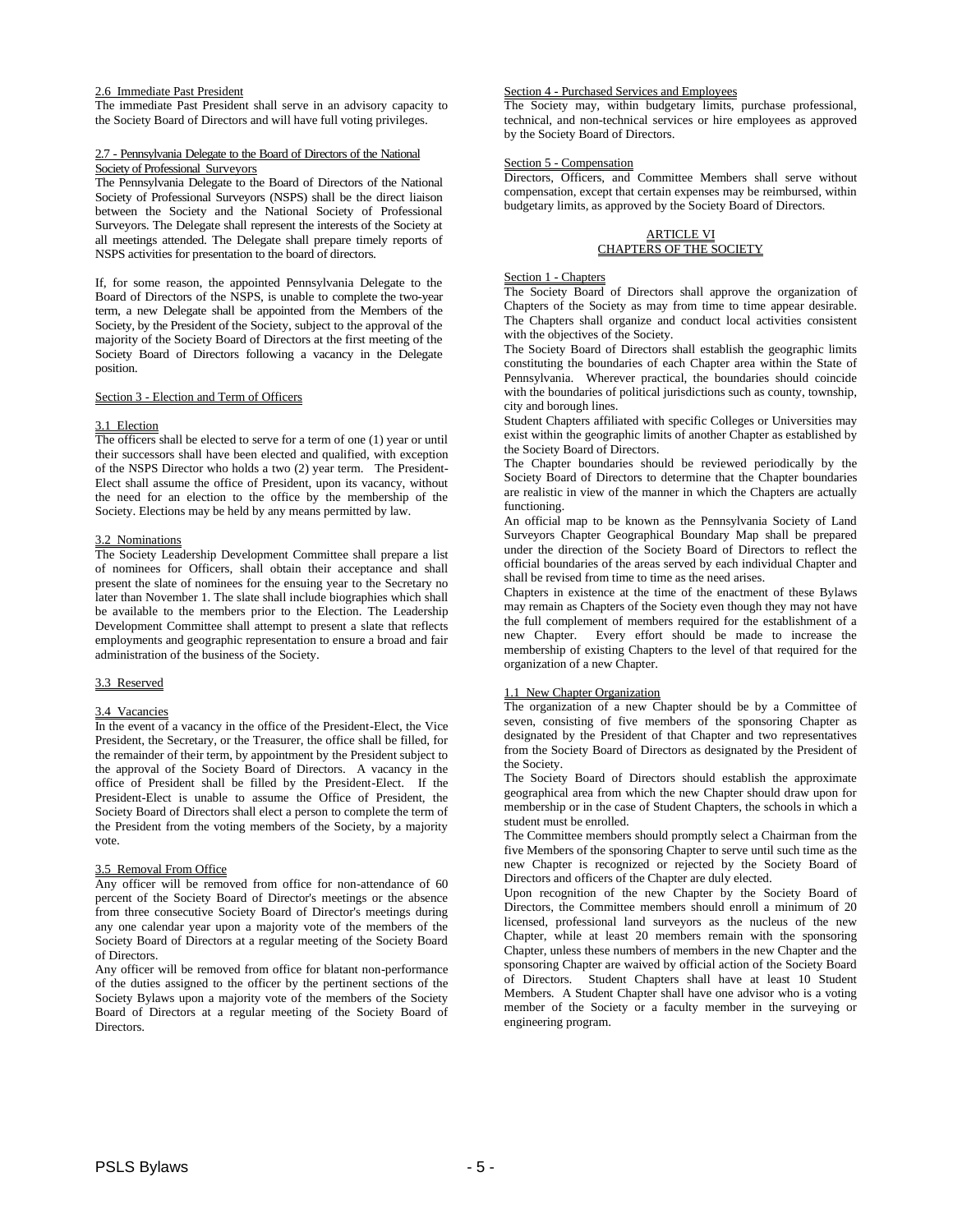# Section 2 - Bylaws

#### 2.1 Development

Each Chapter shall adopt the standard Chapter Bylaws as approved by the Society Board of Directors.

Any suggested revisions to the standard Chapter Bylaws desired by a Chapter must be submitted to the Society Board, in writing with documentation as to the reasons for requesting the revisions, 10 days prior to a scheduled Board meeting.

The Society Board must at its first scheduled Board Meeting following the request, either approve the requested revisions, reject the requested revisions or table any action pending receipt of further information to justify the requested revisions.

# 2.2 Approval

Approval of the proposed Chapter Bylaws shall require the affirmative vote of a majority of a quorum of the Society Board of Directors. The Society Board of Directors shall approve only such Bylaws as, in their opinion, will uphold and advance the purposes for which the Society was formed.

# 2.3 Chapter Acceptance of Chapter Bylaws

The Bylaws of each Chapter must be approved by a majority vote of a quorum of the Board of Directors of the Chapter at a meeting duly called and advertised for such purpose.

Upon approval action by the Chapter Board of Directors, the Secretary of the Chapter shall execute the certification for such purpose found in the Standard Chapter Bylaws and submit it to the Secretary of the Society within 10 days of such Chapter Board of Directors approval.

# Section 3 - Membership

Each member of the Society shall select the Chapter with which affiliation is desired. A Student Member may be a member of a Student Chapter and a regional Chapter.

# Section 4 - Dues, Rebates, and Assessments

Chapter Boards of Directors shall use commonly accepted financial principals in all their financial management and raise funds necessary to be financially independent. The Chapter Board of Directors of each Chapter shall have the right to establish Chapter dues, rebates, and assessments and the responsibility of collecting all Chapter dues, rebates and assessments from the members each year.

Upon request, the chapters shall provide annual financial reports to the Society as directed by the Society Treasurer.

# Section 5 - Officers

The officers of each Chapter shall consist of a President, a Vice President, a Secretary, and a Treasurer, and the Immediate Past President, all of whom shall be voting members of the Society. It is preferable that no member shall hold more than one such office, with the exception of a combined office of Secretary/Treasurer, to be established at the option of the Chapter Board of Directors.

# Section 6 - Representatives to the Society Board of Directors

Each Chapter shall elect two (2) of its Chapter Members to serve on the Society Board of Directors. The term of each duly elected Director shall be two (2) years, except that the term of office of one of the initial Directors of each Chapter shall be one year.

# Section 7 - Chapter Board of Directors

The number of Chapter Directors shall be sufficient to serve the needs of the Chapter but should not be less than five (5) and shall be determined by the majority of the Members of the Chapter. The Chapter Board of Directors shall not be comprised of more than one person employed by the same employer. This restriction may be waived by the Society Board of Directors upon the request of the majority of the Chapter Board of Directors.

# Section 8 - Member Firm Section

There may be a Section of each Chapter devoted singularly to businesses. This Section shall explore, research and advise the Chapter on all phases of the business community which may affect the membership of the Chapter and/or the private practice of surveying. This Section shall maintain close liaison with the Business and Professional Relations Committee at both the State and Chapter levels. Members of this Section shall meet the following criteria:

1. Is an independent firm whose principals are licensed as Professional Land Surveyors, in which land surveying is a principal activity;

2. Maintains and has an established office(s) in Pennsylvania for the full time private practice of land surveying;

3. Is a sole proprietorship, partnership, or corporation, and the activities of the firm are controlled by an individual or individuals duly licensed as a Professional Land Surveyor under Pennsylvania Law.

# 8.1 Formation of Member Firm Section

If this Section of the Chapter is organized it shall be activated and be maintained in accordance with Article VI, Section 8. Upon a formal request in writing to the Chapter Board of Directors by a minimum of seven (7) Members, it shall be necessary for the Chapter to activate a Member Firm Section in accordance with the provisions contained in these Bylaws.

# 8.2 Membership

The membership of the Section shall consist of a minimum of seven (7) Members designated to represent a minimum of seven (7) firms meeting the qualifications for membership in the Member Firm Section.

It is expected that a firm's designated member will be a principal empowered to make policy decisions for the firm. The Member Firm representative designated as the voting member shall be designated in writing on the company stationary of the Member Firm and submitted to both the Chapter President and the Chairperson of the Member Firm Section. There will be only one vote permitted for each Member Firm.

Member Firm Sections in existence at the time of the enactment of these Bylaws may remain as Member Firm Sections of the Society even though they may not have the full complement of members required for the establishment of a new Member Firm Section. Every effort should be made to increase the membership of existing Member Firm Sections to the level of that required for the organization of a new Member Firm Section.

#### 8.3 Officers, Directors, and Representative to the Chapter Board of **Directors**

This Section will consist of a Chairperson, a Vice-Chairperson, a Secretary and a Treasurer and three (3) directors. Each officer and director must be a voting member of the Society and an individual authorized to function for the Member Firm as described in Section 8.2 above. If a Member Firm Section has been officially organized, the members of the Member Firm Section shall elect a representative to the Chapter Board of Directors by a majority vote at a duly called meeting of the Member Firm Section.

#### 8.4 Nominations

At the time the Member Firm Section is activated, the Chapter President shall direct the Chairperson of the Chapter Leadership Development Committee, after consulting with the Members of the Member Firm Section, to nominate the Section officers and directors for the succeeding year. After the Member Firm Section is organized, the Chairperson of the Member Firm Section shall appoint three members of three separate Member Firms to serve as a Leadership Development Committee to nominate the Member Firm Section officers and directors for the succeeding year.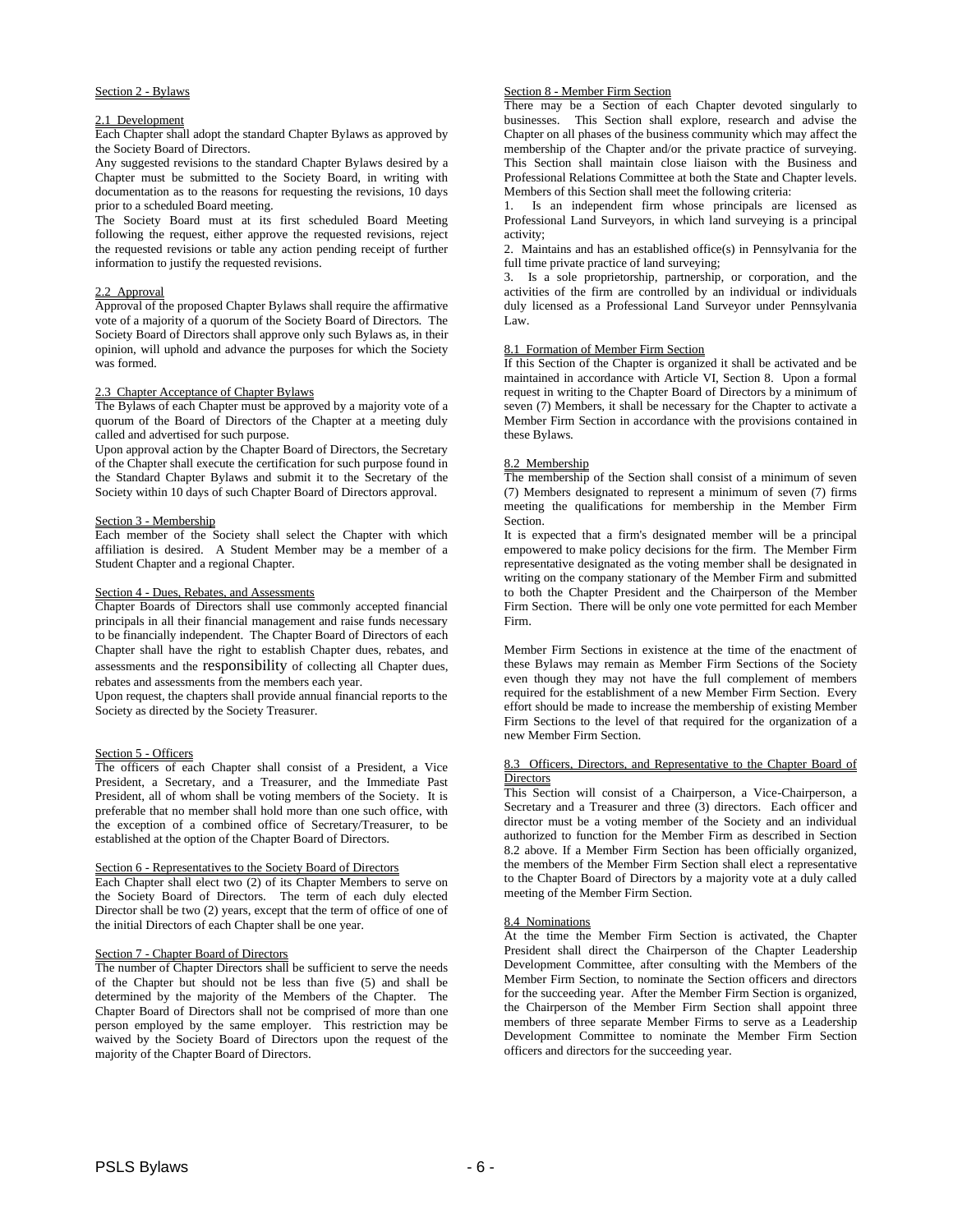# 8.5 Election

The officers and directors shall be elected and installed at the last general meeting of the year of the Member Firm Section but no later than December 15, to serve for a term of one (1) year or until their successors shall have been elected and qualified. The newly elected officers and directors shall assume their duties and responsibilities at the time of their election. The Vice-Chairperson shall assume the office of Chairperson, upon its vacancy, without the need for an election to the office by the membership of the Member Firm Section. A simple majority of votes cast at a meeting duly called for the election of officers and directors is needed for election to office.

# 8.6 Society Board Participation

The Member Firm Section, through the Chapter State Director, shall report the activities of the Section to the Society Board of Directors in such a manner that the Society is informed of the active participation of this Section in the promotion of the aims and objectives of the Society for which this Section is established.

#### 8.7 Roster

The Member Firm Section shall maintain a membership roster indicating the officers and directors of said Section. The roster is to be reported to the Executive Vice President of the Society following election of officers and directors to the Member Firm Section.

#### 8.8 Dues

Annual dues for membership in the Member Firm Section will be established by a majority vote of the voting members of the Member Firm Section. The dues will be paid to the Treasurer of the Member Firm Section in accordance with a schedule to be established by the officers.

#### 8.9 Special Project Funding

This Section shall have the right to raise such additional funds as may be required by the Section to conduct local activities and to accomplish the goals of the Section consistent with the aims of the Society.

#### Section 9 - Use of Society Name, Logo, Endorsements, Etc.

# 9.1 Chapter Use of Society Name, Logo, Endorsements, Etc.

Each chapter designated by the Society shall have the Pennsylvania Society of Land Surveyors as a part of its official Chapter name. Each Chapter may use the official name of the Pennsylvania Society of Land Surveyors and its logo on all official stationery, membership application forms, dues notices and minutes of meetings.

#### 9.2 Member Use of Society Name, Logo Endorsements, Etc.

Utilization of the Society logo by Members of the Society will be authorized only upon approval of a completed contract (available from the Society Executive Vice President's) for Society logo use. Completed contracts are to be sent to the Executive Vice President of the Society. A violation of any of the terms of the contract for Society logo use will be cause for termination of the contract. This will not limit the Society to pursue other remedies in law or equity.

# ARTICLE VII

# FISCAL YEAR, ENTRANCE FEES DUES AND ASSESSMENTS

# Section 1 - Fiscal Year

The fiscal year of the Society and its Chapters shall be from June 1st to May 31st.

# Section 2 – Dues

#### 2.1 Obligation to Pay Dues

Each member shall pay all yearly Society dues and assessments to the Society Office. The Society Directors will determine the total amount of Society dues and Society special assessments annually. The Board of Directors may wave the dues and assessment requirements of members for special purposes (e.g., promotion, membership crisis, military call-up, etc.)

#### 2.2 Notification and Time for Payment of Dues and Special **Assessments**

The Society Office shall notify the membership of the amount of Society Dues and Special Assessment to be paid by members not later than December 1 of each year. All dues are to be paid by January 1.

#### Section 3 – Assessments

#### 3.1 Definition of Assessments

Assessments shall be an amount or amounts, in addition to dues, assessed upon the membership for use by the Society.

# 3.2 Definition of Rebate

A portion of yearly dues allocated to the individual Chapters by the Society Board of Directors to be used toward the operational expenses of the Chapters.

#### 3.3 Assessments

State assessments and Chapter assessments shall be authorized only by a vote of the voting members of the Society and/or the Chapter and must be approved by an affirmative vote of at least 2/3 of its voting members present at a meeting called for the purpose of voting on assessments.

# ARTICLE VIII MEETINGS OF THE SOCIETY

#### Section 1 - General Membership Meetings

A General Membership meeting of the Society for the installation of officers shall be held at the first General Membership meeting each year and at such place within the Commonwealth as may be determined by the Society Board of Directors.

# Section 2 - Other General Membership Meetings

Not less than one additional General Membership meeting of the Society shall be held on such a date and at such a place within the Commonwealth as may be determined by the Society Board of Directors.

#### Section 3 - Special Meetings

Special Meetings may be called by the President or by a quorum of the Members of the Society Board of Directors.

#### Section 4 - Notice of Meetings

All members of the Society will be notified of regular scheduled Society Board of Directors Meetings and General Society membership meetings.

# Section 5 - Parliamentary Procedure

All proceedings and meetings of the Society shall be conducted under and pursuant to Robert's Rules of Order, except as modified by these Bylaws.

#### Section 6 - Voting at Meetings

Members shall be entitled to one vote which shall be cast in person or by proxy designated by them. A majority vote cast by a quorum upon any matter shall constitute the will of the membership, except as otherwise provided in these Bylaws or applicable law,

#### Section 7 - Quorum

All Members present at a General Membership meeting or responding in proper manner by mail will constitute a quorum.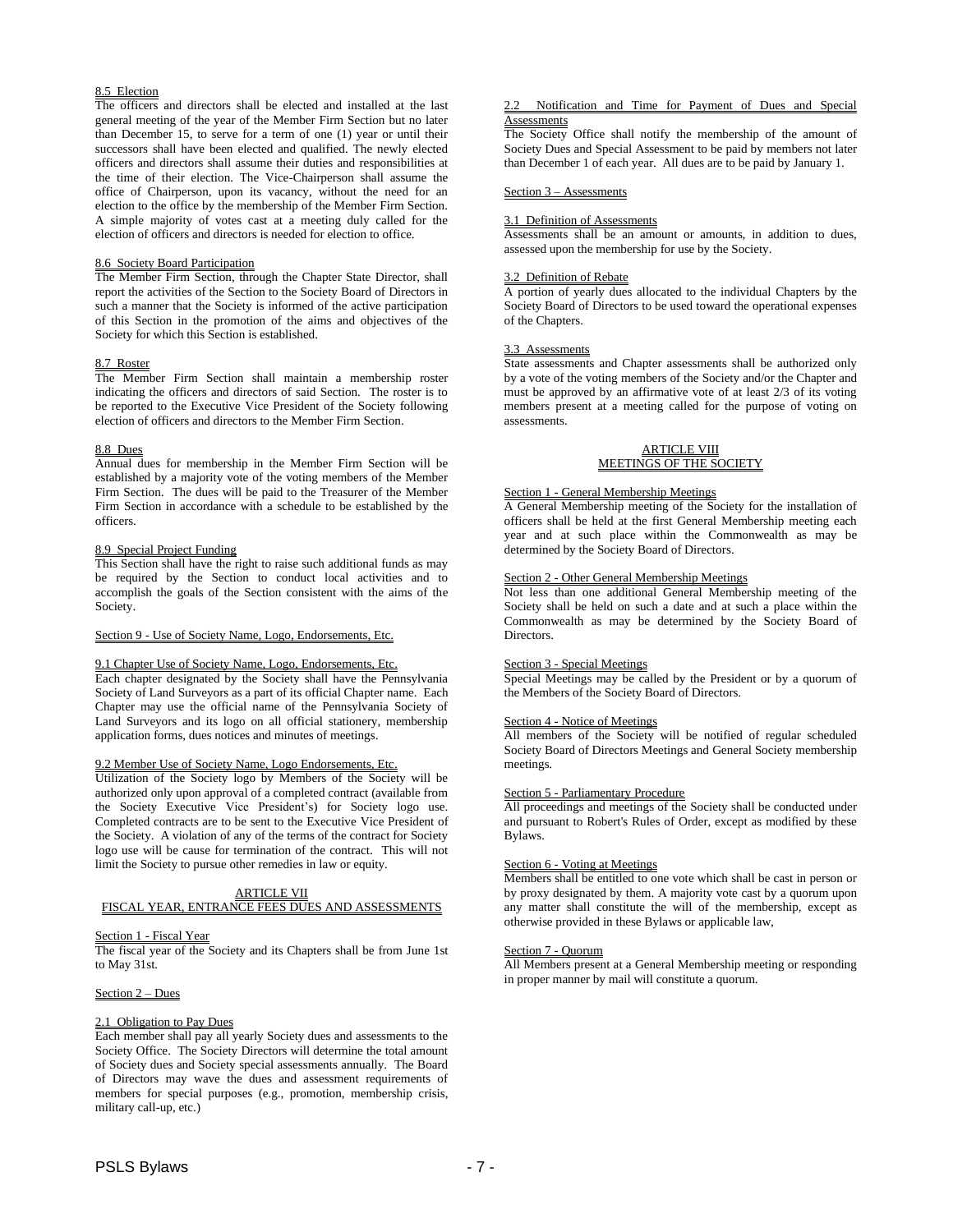#### ARTICLE IX **COMMITTEES**

# Section 1 - Standing Committees

The following committees shall be considered the Standing Committees:

- . Budget and Finance
- . Business and Professional Relations
- . Bylaws
- . Education
- . Geospatial
- . Leadership Development
- . Legislative Government Affairs
- . Membership
- . Past Presidents' Council
- . Public Relations
- . Special Recognition and Awards
- . Standards of Practice
- . Tellers

#### 1.1 Members

The Chairpersons of the Standing Committees shall be appointed by the President not later than January 31st, except where specifically designated in 1.2 below. The other members of the Committees, not otherwise designated by the Bylaws, may be either appointed by the President or selected by the Chairperson with the President's approval. Each committee shall consist of at least two (2) Members in addition to the Chairperson except where specifically designated elsewhere in these Bylaws.

# 1.2 Duties

The specific duties of each committee shall be recommended by the President, approved by a majority vote by the Society Board of Directors, and given to each Chairperson when appointed. The constitutional general duties of the Standing Committees are as follows:

#### (a) Budget and Finance Committee

The Treasurer shall be the Chairperson of this Committee which shall prepare annual estimates of income and expenditures, and prepare a detailed annual budget for approval by the Society Board of Directors. This Committee shall also make recommendations to the Society Board of Directors concerning annual dues structure and Special Assessments.

#### (b) Business and Professional Relations Committee

The Immediate Past President shall be the Chairperson of this Committee which shall encompass the entire scope of improving the business and professional relations of the members of the Member Firm Sections in the Chapters in matters of: 1. Client Relations; 2. Employee Relations; 3. Inter-professional Relations.

The Chairperson and/or members of the Business and Professional Relations Committee shall meet with other individuals, groups, and organizations on matters of mutual interest. The Committee shall be comprised of one member from each Chapter who is a member of the Member Firm Section of each Chapter, so authorizing such a Section.

# (c) Bylaws Committee

The Committee shall make a continuing study of the need for revisions to the Articles of Incorporation and Bylaws, and, on its own initiative or upon a majority vote of the voting members at any meeting of the Society, prepare amendments in proper form for consideration by the Society Board of Directors.

#### (d) Education Committee

The Committee shall investigate educational opportunities and curricula available to individuals interested in obtaining an education in the surveying profession.

Every effort should be made by the Chairperson to enlist faculty members of educational institutions within the Commonwealth involved with surveying programs to serve on the Committee.

The Committee shall assist in the preparation, organization and review of educational workshops and courses to be offered by the Society and/or Chapters of the Society.

#### (e) Geospatial Committee

The Committee shall monitor and report practices, activities and legislation as it pertains to geospatial services relative to the profession of land surveying.

Furthermore, the Committee shall promote the education of land surveyors, cartographers, photogrammetrists and those providing geographic and geospatial services.

#### (f) Membership Committee

The Committee shall endeavor to increase membership in the Society.

#### (g) Leadership Development Committee

The Chairman should be appointed by the Executive Committee of the Society. No Society Officer shall be a member of this Committee. This Committee shall be composed of three (3) Members, representative of separate geographical areas of the State. The Committee shall endeavor to identify and assist Members who possess the desire to become more involved in the leadership of the Society.

# (h) Legislative--Government Affairs Committee

This Committee shall study pending legislative proposals and inform the President and make recommendations for Society Board of Directors' action with respect to pending legislation. Also, this Committee shall make recommendations to the Society Board of Directors on needed Legislation relative to the practice of Land Surveying and if directed by the Society Board of Directors pursue initiating the needed legislation.

(i)

 $(i)$ 

#### (k) Past Presidents' Council

The Immediate Past President shall be the Chairperson of this Committee which shall be comprised of Past Presidents of the Society. This Committee shall be available for advice and counseling to any of the current officers of the Society. Also, this Committee shall recommend short term goals and long-term policies and programs. They should meet at the Annual Surveyors' Conference and additionally as needed.

#### (l)

#### (m) Public Relations Committee

This Committee shall evaluate the public relations aspects of all Society Activities and develop recommendations for public relations activities and programs in order to realize maximum public relations benefits. The Committee shall develop and recommend immediate and long range public relations goals for consideration by the Society Board of Directors.

#### (n) Special Recognition and Awards Committee

This committee shall solicit recommendations and information from all the Chapters of the Society concerning candidates for Surveyor of the Year and Distinguished Service Awards and any other special recognition and awards designated by the Society Board of Directors. The information gathered is to be presented in a timely manner to the Society Board of Directors for review and action.

#### (o) Standards of Practice

This Committee shall be responsible for developing or amending suggested standards of practice for all practicing Land Surveyors in the Commonwealth of Pennsylvania.

#### (p) Tellers Committee

The President shall appoint the members of the Tellers Committee on an as needed basis. This committee shall certify to the election of Officers and the decisions of the membership on other matters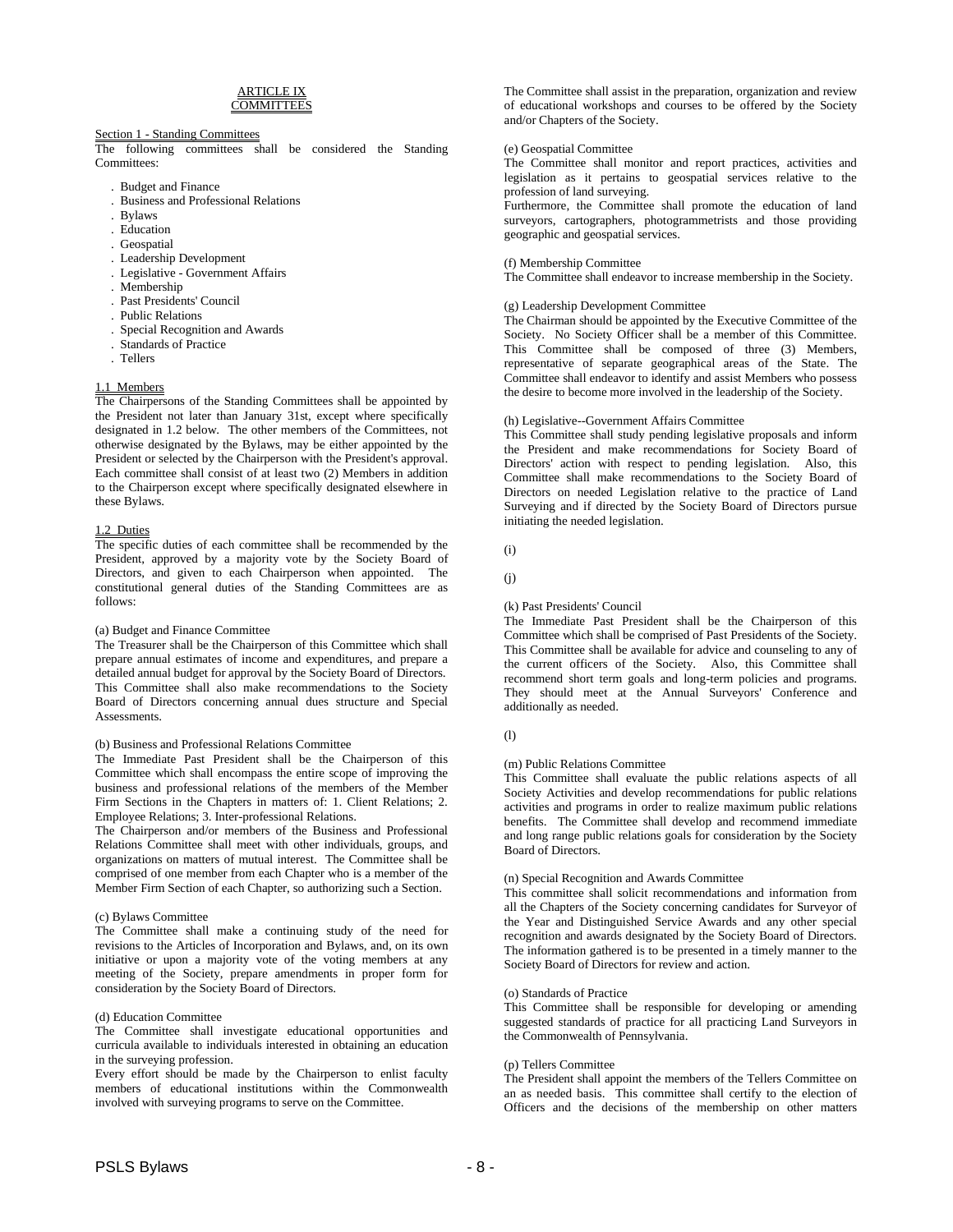determined by balloting. It shall also develop and recommend improved balloting procedures.

#### 1.3 Duties of Chairperson

It is the duty of each committee Chairperson to keep the President advised of their committee's activities and to submit a written report when requested, but not less than annually.

#### Section 2 - Special Committees

The President or the Society Board of Directors may appoint other committees for special purposes as needed.

# Section 3 - Acting as Agent

No relationship shall exist between PSLS and the membership of any PSLS committee that would vest such committee or individual member thereof, with the authority to act as agent or give the appearance of so acting on behalf of the Society in any matter unless such committee or individual has been given a written grant of expressed authority from the Society Board of Directors.

#### ARTICLE X DUTIES AND LIABILITIES OF THE BOARD OF DIRECTORS AND OFFICERS

# Section 1 - Board of Directors and Officers as Fiduciaries

A director or officer of the Society shall stand in a fiduciary relationship to the Society and shall perform his or her duties as a director or officer, including his or her duties as a member of any committee of the Board of Directors upon which he or she may serve, in good fair, in a manner he or she reasonably believes to be in the best interests of the Society, and with such care, including reasonable inquiry, skill and diligence, as a person of ordinary prudence would use under similar circumstances. In performing his or her duties, a director or officer shall be entitled to rely in good faith on information, opinions, reports or statements, including financial statements and other financial data, in each case prepared or presented by one or more officers or employees of the Society whom the director or officer reasonably believes to be reliable and competent with respect to the matters presented, counsel, public accountants or other persons as to matters that the director or officer reasonably believes to be within the professional or expert competence of such person, or a committee of the Board of Directors upon which the director or officer does not serve, duly designated in accordance with law, as to matters within its designated authority, which committee the director or officer reasonably believes to merit competence. director or officer shall not be considered to be acting in good faith if he or she has knowledge concerning the matter in question that would cause his or her reliance to be unwarranted. Absent breach of fiduciary duty, lack of good faith or self-dealing, actions taken as a director or officer of the Society or any failure to take any action shall be presumed to be in the best interests of the Society.

# Section 2 - Personal Liability of Board of Directors and Officers

A director or officer of the Society shall not be personally liable for monetary damages such as including, without limitation, any judgment, amount paid in settlement, penalty, punitive damages or expense of any nature including, without limitation, attorneys' fees and disbursements, for any action taken, or any failure to take any action, unless the director or officer has breached or filed to perform the duties of his or her office under these Articles, or applicable provisions of law and the breach or failure to perform constitutes selfdealing, willful misconduct or recklessness. The foregoing limitation of liability shall be retroactive to the fullest extent permitted by law. This exemption from liability shall not apply to the responsibility or liability of any person pursuant to any criminal statute or for the payment of taxes pursuant to local, state or federal law. The provisions of this Article shall be deemed to be a contract with each director or officer of the Society who serves as such at any time while this Article is in effect, and such provisions are cumulative of and shall be in addition to any independent of any and all other limitations on the liabilities of directors or officers of the Society, as such, or rights of indemnification by the Society to which a director or officer

of the Society may be entitled, whether such limitations or rights arise under or are created by any statute, rule or law, by-law, agreement, vote of disinterested directors or otherwise. Each person who serves as a director or officer of the Society while this Article is in effect shall be deemed to be doing so in reliance on the provisions of this Article. No amendment to or repeal of this Article nor the adoption of any provision of these Articles inconsistent with this Article, shall apply to or have any effect on the liability or alleged liability of any director or officer of the Society for or with respect to any acts or omissions of such director or officer occurring prior to such amendment, repeal or adoption of an inconsistent provision. In any action, suit or proceeding involving the application of the provisions of this Article, the party or parties alleging the right of a director or officer to the benefits of this Article shall have the burden of proof. If the Pennsylvania Consolidated Statutes are hereafter amended to authorize the further elimination of the liability of Society fiduciaries, then the liability of a director or officer of the Society, in addition to the limitation on personal liability provided herein, shall be limited to the fullest extent permitted by the amended Pennsylvania Consolidated Statutes.

| ARTICLE XI                                       |
|--------------------------------------------------|
| INDEMNIFICATION OF BOARD OF DIRECTORS. OFFICERS. |
| ETC                                              |

# Section 1 - Scope of Indemnification

Any director or officer who was or is made a party or is threatened to be made a party to or is involved in any action, suit or proceeding (hereinafter a "proceeding"), whether civil, criminal, administrative or investigative, including, without limitation, an action or suit by or in the right of the Society, by reason of the fact that he or she, or a person of whom he or she is the legal representative, is or was a director or officer of the Society or a Chapter Officer of the Society or is or was serving at the request of the Society as a director or officer of another subsidiary or related corporation, joint venture, trust or other enterprise, including service with respect to employee benefit plans, whether the basis of such proceeding is alleged action in an official capacity as director or officer or in any other capacity, shall be indemnified and held harmless by the Society to the fullest extent and manner authorized or permitted by the laws of the Commonwealth of Pennsylvania, as the same exist or may hereinafter be amended (but, in the case of any such amendment, only to the indemnification rights that said law permitted the Society to provide prior to such amendment), against all expense, liability and loss (including attorneys' fees, judgments, penalties, fines, ERISA excise taxes or penalties and amounts paid or to be paid in settlement) reasonably incurred or suffered by such person in connection therewith, and such indemnification shall continue as to a person who has ceased to be a director or officer and shall inure to the benefit of his or her heirs, executors and administrators; provided, however, that, except as provided in Section 3 hereof, the Society shall indemnify any such person seeking indemnification in connection with a proceeding initiated by such person only if such proceeding was authorized by the Board of Directors of the Society. The right to indemnification conferred in this Article shall be a contract right and each person to whom this right to indemnification applies shall be a third party beneficiary of such right and shall be entitled to enforce against the Society all indemnification and other rights granted to such person by this Article. Such right shall include the right to be paid by the Society the expenses incurred in any such proceeding in advance of its final disposition; provided, however, that, if the laws of the Commonwealth of Pennsylvania require, the payment of such expenses incurred by a director or officer in advance of the final disposition of a proceeding shall be made only upon delivery to the Society of an undertaking, by or on behalf of such director or officer to repay all amounts so advanced if it shall ultimately be determined that such director or officer is not entitled to be indemnified under this Article or otherwise. Each person who serves as a director or officer of the Society while this Article is in effect shall be deemed to be doing so in reliance on the provisions of this Article. The Society may, by action of its Board of Directors, provide indemnification to employees, agents, fiduciaries and other representatives of the Society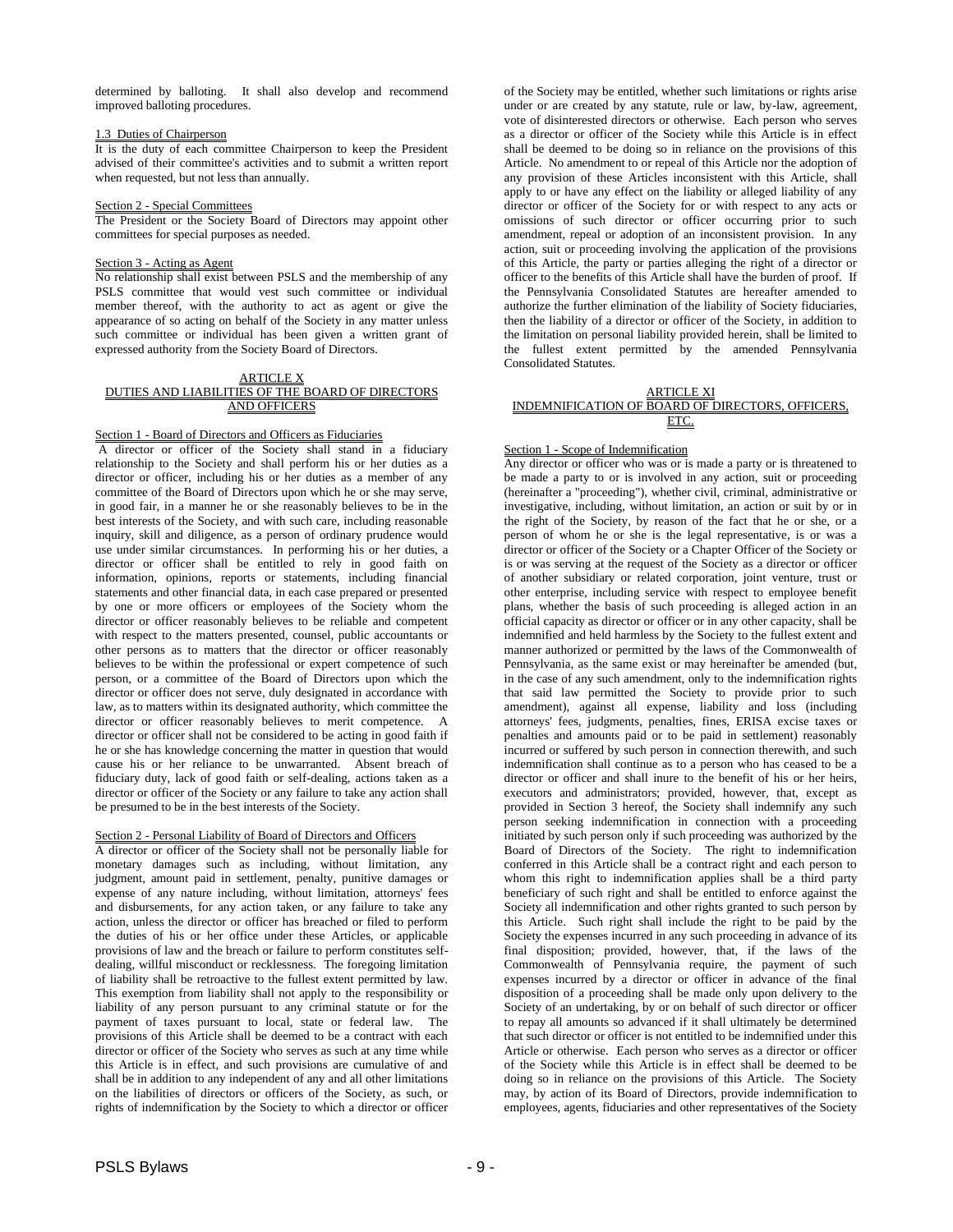or to any person who is or was serving at the request of the Society as an employee, agent, fiduciary or representative of another subsidiary or related corporation, joint venture, trust or other enterprise, including service with respect to any employee benefit plan, with the same or lesser scope and effect as set forth herein and in the other sections of this Article. If and to the extent that the laws of the Commonwealth of Pennsylvania require that indemnification be provided in a given instance only if the person acted in good faith and in a manner he or she reasonably believed to be in or not opposed to the best interests of the Society, and, with respect to any criminal proceeding, had no reasonable cause to believe his or her conduct was unlawful, then termination of any proceeding by judgment, order, settlement, conviction, or upon a plea of nolo contendere or its equivalent, shall not of itself create a presumption that the person did not act in good faith and in a manner which he or she reasonably believed to be in or not opposed to the best interests of the Society, and, with respect to any criminal proceeding, that he or she had reasonable cause to believe that his or her conduct was unlawful. Termination of any proceeding by judgment, order, settlement, conviction, or upon a plea of nolo contendere or its equivalent, shall not of itself be a determination by a court that the act or failure to act giving rise to a claim for indemnification constituted willful misconduct or recklessness.

# Section 2 - Circumstances Under Which the Right to Indemnification May Be Denied

Indemnification under Section 1 above shall be made by the Society unless a determination is reasonably and promptly made that indemnification of a director or officer is not proper in the circumstances because of grounds for denying indemnification under this Article or under applicable law. Such determination may be made only by the Board of Directors by a majority vote of a quorum consisting of directors who were not parties to such proceeding ("disinterested directors") or (ii) if such quorum is not obtainable, or even if obtainable, if a quorum of disinterested directors so direct, by legal counsel, in a written opinion.

# Section 3 - Authorization for Payment of Expenses

Notwithstanding any other provisions of this Article, to the extent that a director or officer has been successful on the merits or otherwise in defense of any proceeding referred to in Section 1 above or in defense of any claim, issue or matter therein, he or she shall be indemnified against expenses (including attorneys' fees) actually and reasonably incurred by him or her in connection therewith.

# Section 4 - Proceedings for Payment of Indemnification

If a claim under Section 1 of this Article is not paid in full by the Society within thirty (30) days after a written claim has been received by the Society, the claimant may at any time thereafter bring suit against the Society to recover the unpaid amount of the claim and, if successful in whole or in part, the claimant shall be entitled to be paid also the expense of prosecuting such claim. It shall be a defense to any such action (other than an action brought to enforce a claim for expenses incurred in defending any proceeding in advance of its final disposition where the required undertaking, if any is required, has been tendered to the Society) that the claimant has not met the standards of conduct which make it permissible under the laws of the Commonwealth of Pennsylvania for the Society to indemnify the claimant for the amount claimed, but the burden of providing such defense shall be on the Society. Neither the failure of the Society (including its Board of Directors or legal counsel) to have made a determination prior to the commencement of such action that indemnification of the claimant is proper in the circumstances because he or she has met the applicable standard of conduct set forth in the laws of the Commonwealth of Pennsylvania for the Society to indemnify the claimant for the amount claimed, but the burden of proving such defense shall be on the Society. Neither the failure of the Society (including its Board of Directors or legal counsel) to have made a determination prior to the commencement of such action that indemnification of the claimant is proper in the circumstances because he or she has met the applicable standard of conduct set forth in the laws of the Commonwealth of Pennsylvania, nor an actual

determination by the Society (including its Board of Directors or legal counsel) that the claimant has not met such applicable standard of conduct, shall be a defense to the action or create a presumption that the claimant has not met the applicable standard of conduct.

# Section 5 - Scope of Article

The rights to indemnification and the payment of expenses incurred in a proceeding in advance of its final disposition conferred in this Article shall not be exclusive of any right which any person may have or hereafter acquire under any statute, provision of the Articles of Incorporation, by-law, agreement, vote of disinterested directors or otherwise.

# Section 6 - Securing of Indemnification Obligations

The Society may maintain insurance, obtain a letter of credit, act as self-insurer, create a reserve, trust, escrow, cash collateral or other fund or account, enter into indemnification agreements, pledge or grant a security interest in any assets or properties of the Society, or use any other mechanism or arrangement whatsoever in such amounts, at such costs, and upon other terms and conditions as the Board of Directors shall deem appropriate, at its expense, to protect itself and any director, officer, employee, agent, fiduciary or representative of the Society or another subsidiary or related corporation, joint venture, trust or other enterprise, against any expense, liability or loss, whether or not the Society would have the power to indemnify such person against such expense, liability or loss under the laws of the Commonwealth of Pennsylvania.

#### Section 7 - Interpretation

# For purposes of this Article:

(a) References to "the Society" shall upon written resolution of the Board of Directors include, in addition to the Society, any constituent corporation (including any constituent of a constituent) absorbed in a consolidation or merger which, if its separate existence had continued, would have had the power and authority to indemnify its directors or officers, so that any person who is or was a director or officer of such constituent corporation, or is or was serving at the request of such constituent corporation as a director or officer of another corporation, shall for purposes of this Article be deemed to hold the same position in the Society as he or she held in such constituent corporation.

(b) A person who acted in good faith and in a manner he or she reasonably believed to be in the interest of the participants and beneficiaries of an employee benefit plan shall be deemed to have acted in a manner "not opposed to the best interests of the Society" as referred to in this Article.

#### Section 8 - Amendment or Repeal

This Article may hereafter be amended or repealed; provided, however, that no amendment or repeal shall reduce, terminate or otherwise adversely affect the right of a person who is or was a director or officer to obtain indemnification or advancement of expenses with respect to a proceeding that pertains to or arises out of actions or omissions that occur prior to the effective date of such amendment or repeal, which date cannot be retroactive.